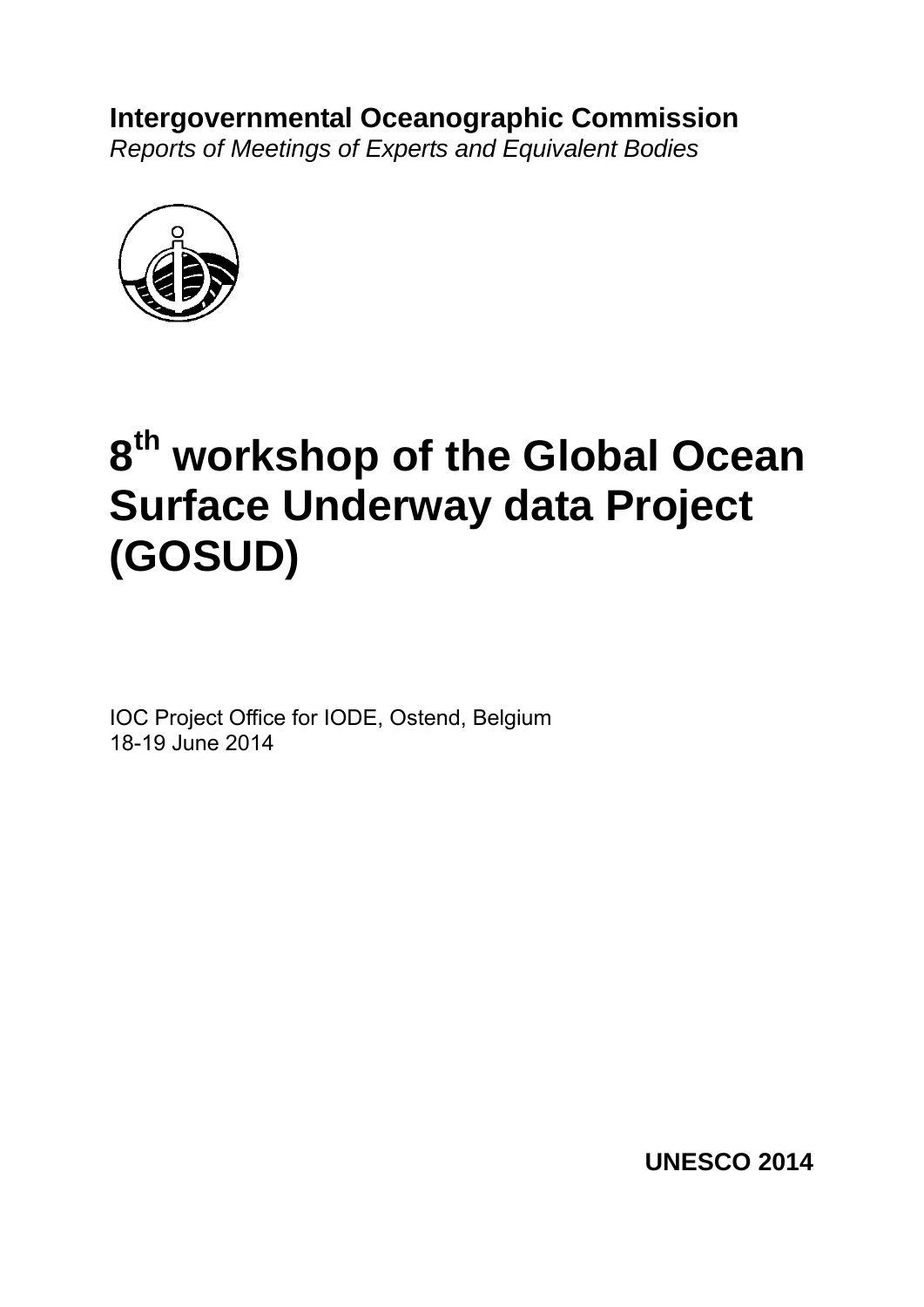## IODE-GOSUD 8th Oostende English only

# **ABSTRACT**

Following Recommendation IODE-XVI.10 (Lisbon November 2000): " … to acquire, quality control, store in standard format, and disseminate the collected underway sea surface salinity data…"the Global Ocean Surface Underway Data (GOSUD) Project was established.

The Global Ocean Surface Underway Data (GOSUD) Project is an initiative of the International Oceanographic Data and Information Exchange ( $IODE$ ) of the Intergovernmental Oceanographic Commission (IOC) programme designed as an end to end system for data collected by ships as they traverse their ocean tracks. The goal of the GOSUD Project is to develop and implement the data system for ocean surface data, to acquire and manage these data and to provide a mechanism to integrate these data with other types of data collected in the world oceans

The objectives of the meeting were to:

a.To assess the GOSUD activity since the beginning of the Project

b.To review the governance of the Project

c;To review the objectives of the Project

d.To elaborate the working plan for the 5 next years.

e.To identified a Steering Committee of 6-8 persons that are willing to contribute actively in the future of the Project

f.To propose a new chair person for the Project.

g.To propose a next meeting date within one year

. The document summarizes meeting discussion points, presentations given by both local participants in Ostend and remote participants via Webex. An action list is attached to the document.

For bibliographic purposes this document should be cited as follows:

*IODE-GOSUD –Global Ocean Surface Underway data-8<sup>th</sup> workshop of the GOSUD Project 18–19 June 2014. Ostend, Belgium*. Workshop report, N° xxx. 13 pp. English. UNESCO/IOC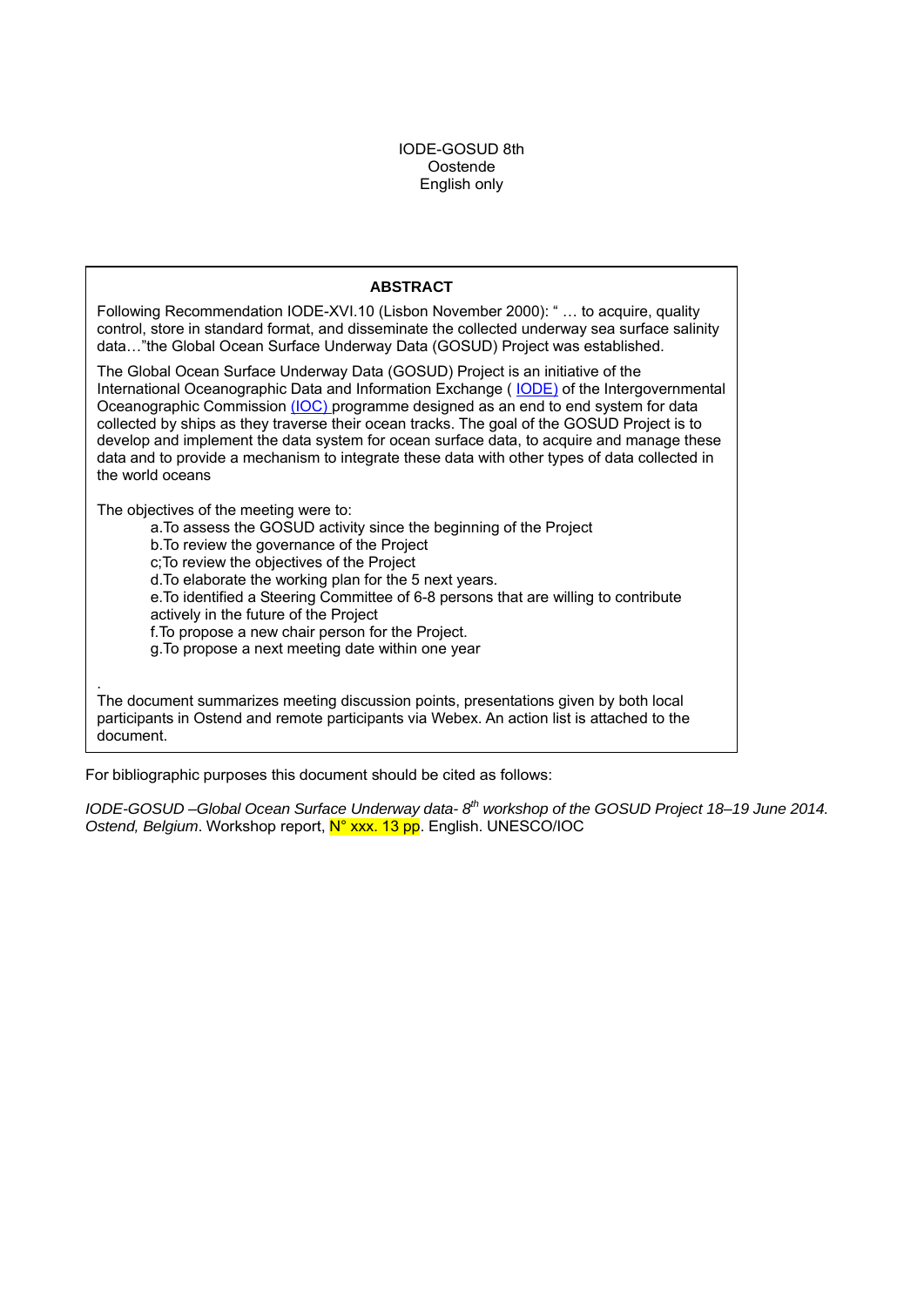# **8th GOSUD WORKSHOP**

1.0 Opening of the meeting

1.1. Welcome (Loïc Petit de la Villéon, Peter Pissierssens)

1.2. Meeting arrangements (Peter Pissierssens)

1.3. Adoption of the agenda (Loïc Petit de la Villéon)

1.4. Designation of a rapporteur

The meeting started at 09:00 on 19 Jun 2014 at the IODE Project Offices in Oostende, Belgium. Participants are listed in Annex 1. Peter Pissierssens welcomed everyone and described the working arrangements. The agenda was adopted as presented in meeting document and included in Annex 2. Keeley was appointed as rapporteur. Actions resulting from the discussions appear in Annex 3.

2.0 Assessment of the Project since the beginning (L. Petit de la Villéon)

L. Petit de la Villéon provided a brief review of the project. It began some ten years ago with co-chairs, one from the scientific community and one from data management. More recently, the project has had only a data manager as chair, and diminished representation from the science community.

L. Petit de la Villeon stated that the objectives of this meeting are:

- a.To assess the GOSUD activity since the beginning of the Project
- b.To review the governance of the Project
- c;To review the objectives of the Project
- d.To elaborate the working plan for the 5 next years.
- e.To identified a Steering Committee of 6-8 persons that are willing to contribute actively in the future of the Project
- f.To propose a new chair person for the Project.
- g.To propose a next meeting date within one year

He noted that from his perspective, there was no clear objective to the project other than assembling data. Each contributor carries out its own program, some carrying out quality control and others not. Each then sends their data onto the GDAC in France. There is little to no co-ordination between contributor programs and little downstream interest in the use of the data. Without a co-chair to represent the science community, a strong science advisory component is lacking.

Connections have been made with the SAMOS programme, even holding a joint meeting. Although, there are strong overlaps in objectives, no strong connections have been developed yet. There was general agreement with this assessment.

Participants noted that SOT and specifically SOOP has responsibility within JCOMM to coordinate GOSUD observation activities, but that little time is spent doing so at meetings. In particular, agreement of sampling strategies was lacking and this should be pursued. It was agreed that a stronger presence at SOOP was needed (action 1).

In previous meetings, there was interest shown from the satellite communities, specifically those interested in SMOS and Aquarius.

It has been noted that now that the SMOS and Aquarius satellites are operating, there should be an increase in interest on in situ surface salinities. Data from Argo floats provide the global large scale coverage and TSG data give access to higher scales and repeated sections. GOSUD should be a partner to the present and future satellite programmes observing salinity

J. Trinanes asked who are using the data and for what purposes. What publications have resulted from analyses of underway data? The meeting agreed that these are good questions and that GOSUD should make efforts to answer.

Relevant questions and discussions continued in agenda item 2.1.

2.1. Report from the chair (L. Petit de la Villéon)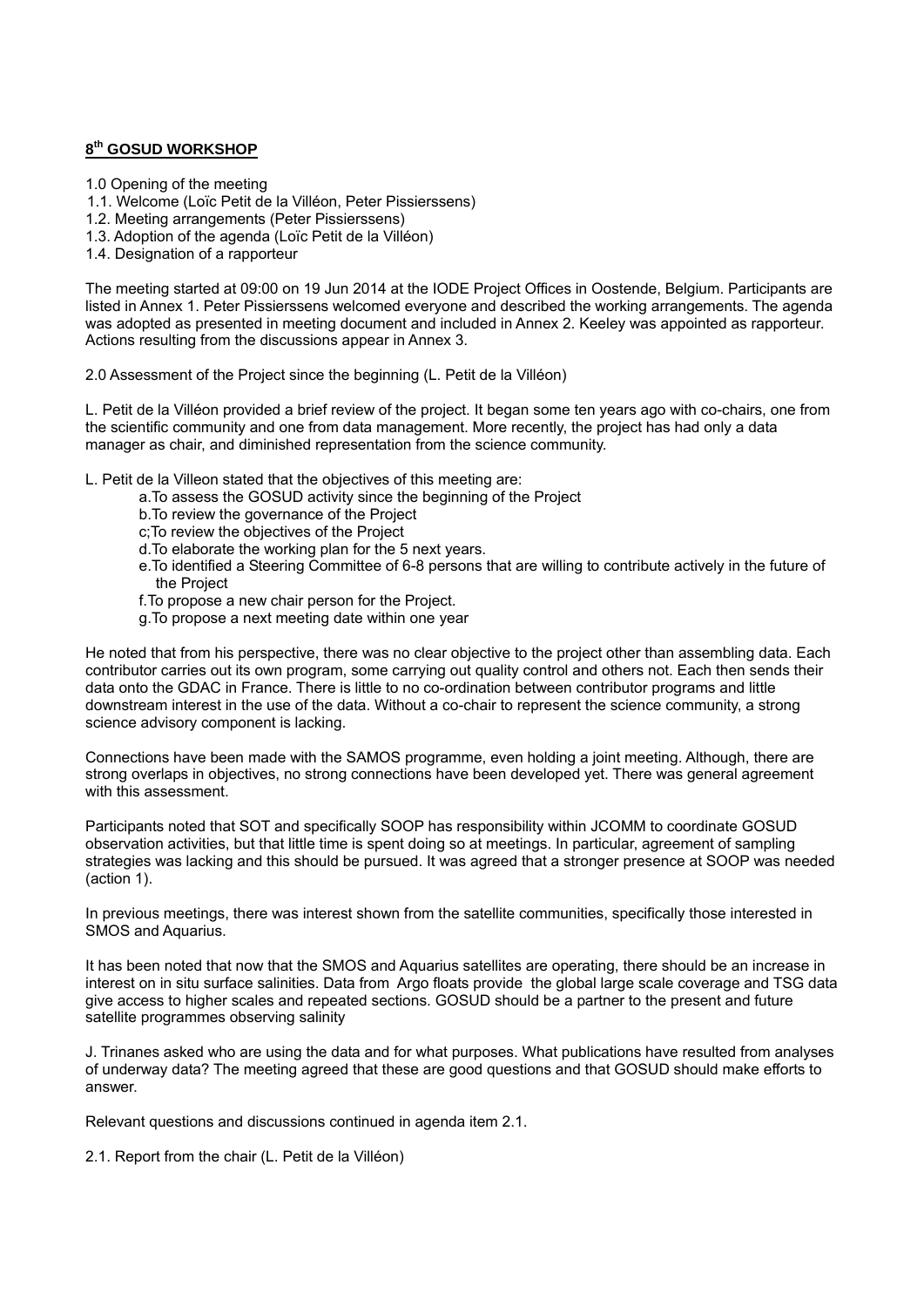L. Petit de la Villeon noted that various meetings in 2013 he had attended and reported about GOSUD activities, including IODE-22, SOT, and IMDIS. He reported that GOSUD is recognized as part of the global ocean observation programs. He reported also that some other programs collecting surface data such as SOCAT have shown interest to work in closer relationship with GOSUD (IMDIS conference). He remarked that GOSUD activities do not appear in presentations at scientific meetings.

He noted a lack of a recent Project Plan to describe such things as what are the GOSUD objectives, the policy for data collected either in both near shore and open ocean, and if all of the different variables besides temperature and salinity that can be collected with underway instrumentation are to be managed by GOSUD or simply temperature and salinity. He highlighted that managing more variables than only temperature and salinity is a key issue for the Project.

Data providers in France include IRD, SHOM, IFREMER and IPEV. NOAA in the USA provides only real-time data. The same is true for data coming from Belgium, Spain, Japan, and various EU programmes. There are links to some EU-MyOcean related programmes and some data also come from ferries mostly operating in the nearshore. The number of vessels providing data in the GDAC from last year is about 120 and this is diminished from previous years.



GOSUD network -66 vessels- June 2013-June 2014 (source http://www.gosud.org)

The GDAC is operated by France, with backup functions undertaken by the US NODC. The GDAC has developed a netCDF CF compliant data format for both real-time, delayed mode data, water samples analysis and meta-data (GOSUD V3). French vessels submit delayed mode data and use a common quality control tool to validate the data. Recently, the network of French ships has been enlarged but GDAC archives are still dominated by real-time data. The GDAC has improved the web access tool for the data.

Trinanes asked about whether data usage statistics are available such as who accesses the real-time and who the delayed mode data. Ouellet stated that there is a need to have a clear statement of what services GOSUD provides that cannot be obtained from other sources. Gaillard responded that in her opinion, real-time data are suitable for operational purposes, but delayed mode data from GOSUD are better suited for satellite validation among other things.

Other observations by participants included the feeling that it was to be expected that GOSUD garners fewer users because of its focus on a single instrument, and that there is no identified world wide group looking at surface salinity. Possible clients of GOSUD data could include ICOADS, CDIAC (if pCO<sub>2</sub> data are included in GOSUD archives) and the CLIMAR programme. Keeley suggested that one GOSUD member should be designated to identify country contacts based on data being reported in real-time, and to seek the delayed mode versions be submitted to the GDAC (actions 2, 3).

The meeting concluded that a revised Project Plan needed to be written, that addresses the points mentioned above, that includes a bibliography of publications that would provide both names of interested scientists using the data and the use to which the data are put (action 5). Also a larger presence in the scientific consciousness was needed (action 6).

2.2. Report from the JCOMM Observation Coordination Group. Recommendations. (Bob Keeley)

In early 2013, Keeley was contracted by JCOMM to prepare a report on the ease of access to data collections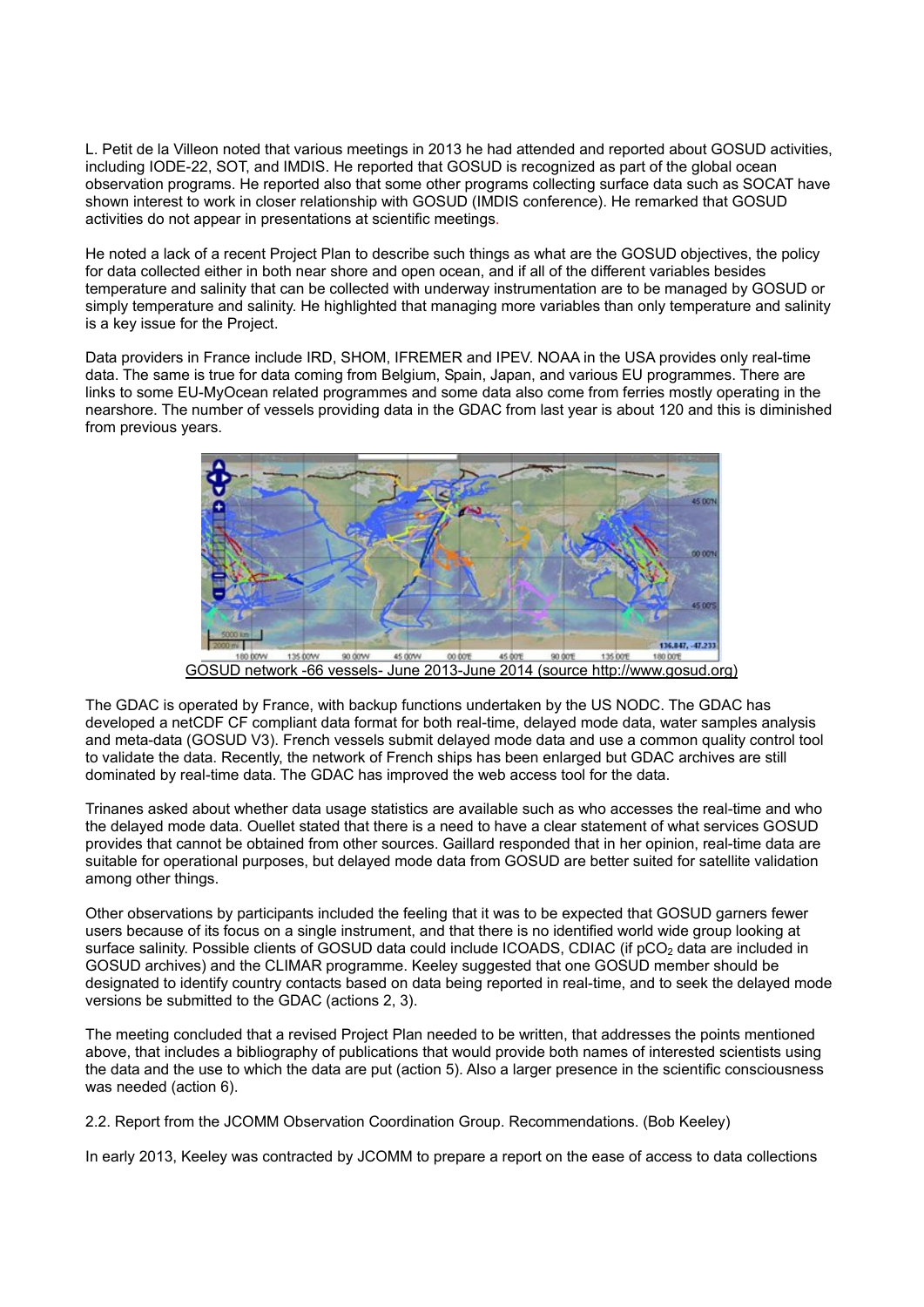co-ordinated by the JCOMM Observations Programme Area. The draft version was provided to NOAA, contracting on behalf of JCOMM, at the end of September 2013. Due to a number of factors, reviews of the various chapters, one including underway data, were not provided until April of 2014. These comments and suggestions were included as appropriate by Keeley and a final version delivered by the end of May 2014. Keeley suggested that GOSUD might be interested in the comments and recommendations pertinent to GOSUD. He noted that he was unsure of the current status and availability of the report (action 4).

#### 2.3. The users point of view (Gilles Reverdin

Reverdin informed the meeting about work he was doing with TSG data from the Atlantic Ocean and looking at ways to reduce uncertainties in surface salinities. He is using surface salinities coming from GOSUD (some from NOAA, AWI and others) as well as data from SAMOS and SOCAT. He is also looking at surface salinities derived from sensors on surface drifters. One of the uncertainties derives from the fact that observations are made at different depths below the sea surface. In all locals except those that are highly stratified, this varying sampling depth does not appear to have a strong impact. He has determined that in about 90% of the cases, the contribution in uncertainty is about 0.02 psu. As it is known that there are strong salinity signals on the order of 0.1 psu, the impact of depth variations in sampling should not have serious effects on uncertainties. Another factor is sufficient water flow through the conductivity cell of the TSG. One way to judge water flow is to look at the temperatures reported on intake compared to those observed by the TSG. If these are too different, it is likely that water flow is insufficient. One can also cross validate with CTD observations, and compare to satellite observations as long as the region in which the TSG is operating is rain free, and there is not strong small scale features in the salinity signal. Nearby Argo floats (within about 100 km or less) with temperature differences with the TSG of <0.1 C can also be used. In such situations monthly statistics can be calculated with standard deviations of 0.1 C for temperature and 0.15 psu for salinity. Biases appear to be about 0.05 psu except in regions with high variability. Overall he found about 60% of data are usable if certain other measurements, such as intake temperatures, are also provided with TSG observations. Data from ships with PI validation (though not every one and it is difficult to determine which are suitable) can produce useful monthly variability maps, with a consistent negative bias. Overall he states that data in the archives at present, both real-time and delayed mode, are unreliable largely because additional information needed to validate the observations are not present. When PIs regularly manage the data, the resulting data are usable, though not without some reservations. Flow rates are important, and additional measurements, such as water temperature on intake, must accompany TSG observations. Data sets in the GOSUD archives are too discontinuous to allow reliable comparisons and validations with other surface salinity measurements, such as from Argo. Water flowing to the TSG must come from within 5 m of the surface. Finally, it is much harder to use data from SAMOS and the US R2R archives because of the very high temporal sampling these contain and the quite different sampling strategies employed by the different vessels.

The meeting decided that such information on sampling as provided by Reverdin, should be translated into an updated BUFR template for surface underway data (action 7). In addition, appropriate text to help standardize sampling should appear in the GOSUD Project Plan. For example, information on last calibration dates for the TSG, depth of sampling, intake water temperatures, flow rates, averaging techniques, as well as recommending one minute averaging rather than retaining the very high time resolution such as in SAMOS.

#### 3. Contributions

#### 3.1. USA (Joaquin Trinanes)

Trinanes told the meeting that TSG data collected by NOAA (10 SOOP and 10 NOAA vessels in 2013-2014) are used in pCO2 studies, in the determination of boundary / frontal regions, and in climate and forecast models. They now provide near real-time fields of CO2 fluxes and assessments of acidification. TSG measurements are also use in calibration of SMOS and Aquarius data. Data arrive at AOML in zipped files, are passed through quality control procedures developed by AOML and are sent to GOSUD and archived at the US NODC in near real-time. Sending data to the GTS was stopped about 4 years ago because the activity was unfunded. As well it was found that modelers do not use TSG data because the data are not trusted. However, TSG data can be useful and it is important to inform the wider community of this. At present there are no recommended lines for sampling as is done for XBT sampling. He also noted that calibration information on TSGs is now automatically logged by NOAA.

The meeting remarked that this latter point kept arising in these discussions and so must be addressed in both the new Project Plan and in advertising GOSUD. The importance of calibration information should be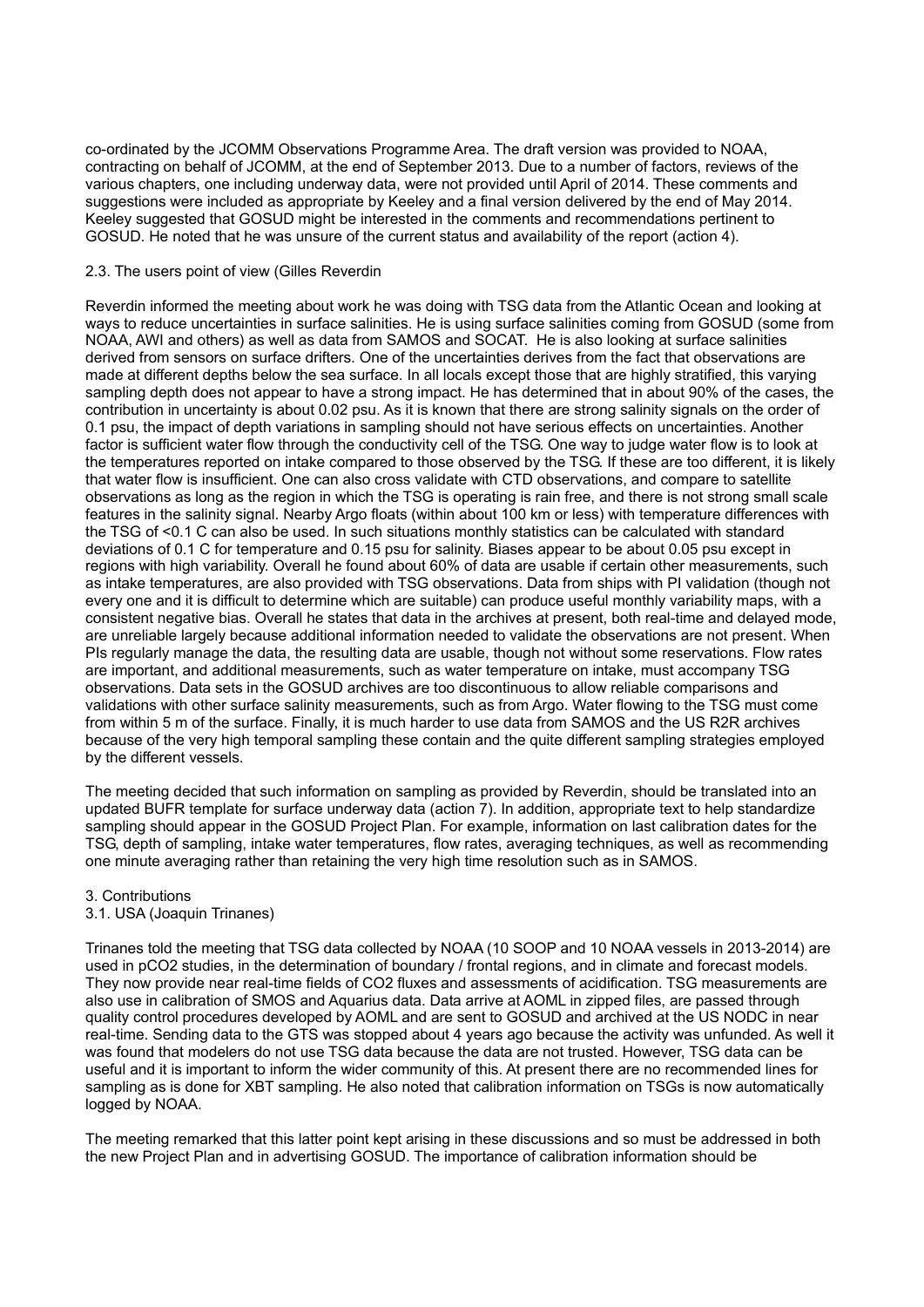emphasized in the Project Plan and included in any updated BUFR template. In this latter regard, it is suggested that a modeler be consulted to determine what information is required to assure the reliability of the TSG measurements.

#### 3.2. Australia (Ann Thresher)

Thresher noted that Australia operates TSGs and collects water samples for calibration purposes at CSIRO. They submit the collected data through a quality control process they have developed. Data come from the ship Southern Surveyor, the Aurora, and soon from another (commissioned to replace the Southern Surveyor. They collaborate in operations of the TSG on the French vessel l'Astrolabe. Those data are used to produce hourly values for the GTS averaged from the last 5 minutes of each hour. Delayed mode data are calibrated once a year. The data are archived in the AODN and documentation of data processing is available from the AODN website. Data are not sent to GOSUD.

The meeting requested Thresher to help in the identification of an appropriate contact for TSG data in Australia so that the data can be sent in delayed mode to GOSUD (action 2).

#### 3.3. Japan

As there was no Japanese representative, Petit de la Villeon simply noted that two vessels operated by the Nippon Corporation provide data on the GTS.

#### 3.4. France (Loic Petit de la Villéon)

Petit de la Villeon provided information about how France collects and manages TSG data. The data are acquired from IRD and Coriolis. Twelve research vessels, some operating in the ocean and some from coastal waters, collect TSG data submitted to GOSUD. One in the Bay of Biscay and another in polar seas also contribute. The IRD network is composed of merchant vessels and managed by IRD. Data from these vessels arrive in real-time or near real-time and their sole purpose is to ensure the operating of the TSG. The data are processed in delayed mode with quality control and calibrations applied before they are sent to GOSUD. Data from the GOSUD archives, operated by IFREMER/SISMER are delivered to users in GOSUD version 3 format in netCDF.

Trinanes asked if GOSUD was going to develop offering web services for the data. Petit de la Villeon replied that such services are available through MyOcean. Thresher thought that the maps shown of l'Astrolabe cruises did not appear to have enough repeats. She and Petit de la Villeon will investigate this.

3.5. DM Processing from Research and sailing ships(Fabienne Gaillard)

Gaillard noted that the delayed mode processing at her agency is the same as done by IRD. Data are collected at full resolution (every 6 seconds) and water samples are collected once each day. TSG calibrations are done once a year; it used to be twice a year, but experience showed that this frequency was not needed. In her experience, it is simpler to work solely with the high resolution, delayed mode data files, rather than a combination of real-time and delayed mode. Argo data are used to check the reasonableness of the TSG values. Two minute median values are computed and adjusted by calibrations if needed before data are sent on to the GOSUD archive. Sailing vessels are also used to collect data, some fitted with two independent TSGs to ensure good values when the vessel is heeled over with the wind. The TSG uses an SBE-45 instrument on these vessels. A NKE-STPS data logger, recording at 0.2 psu accuracy, is used to record measurements. Tall ships also collect TSG data, but it is difficult to get water sampling done from these vessels. Reasonable agreement was found between NKE collected data and SMOS satellite tracks, as well as Argo floats within 50 km of the TSG.

Trinanes asked if a conventional TSG was installed beside the SBE-45 to allow for a comparison. Gaillard remarked that the SBE-45s are newly deployed, so that while this is contemplated, it has not yet been done. She said there is a target to complete delayed mode data processing to the data up to the end of 2013 by the end of 2014. Responding to a question about data quality, she remarked that sometimes the real-time data are good, but sometimes not. This is dependent on where the ships are operating, and the type of vessels. Generally data from research vessels are more reliable.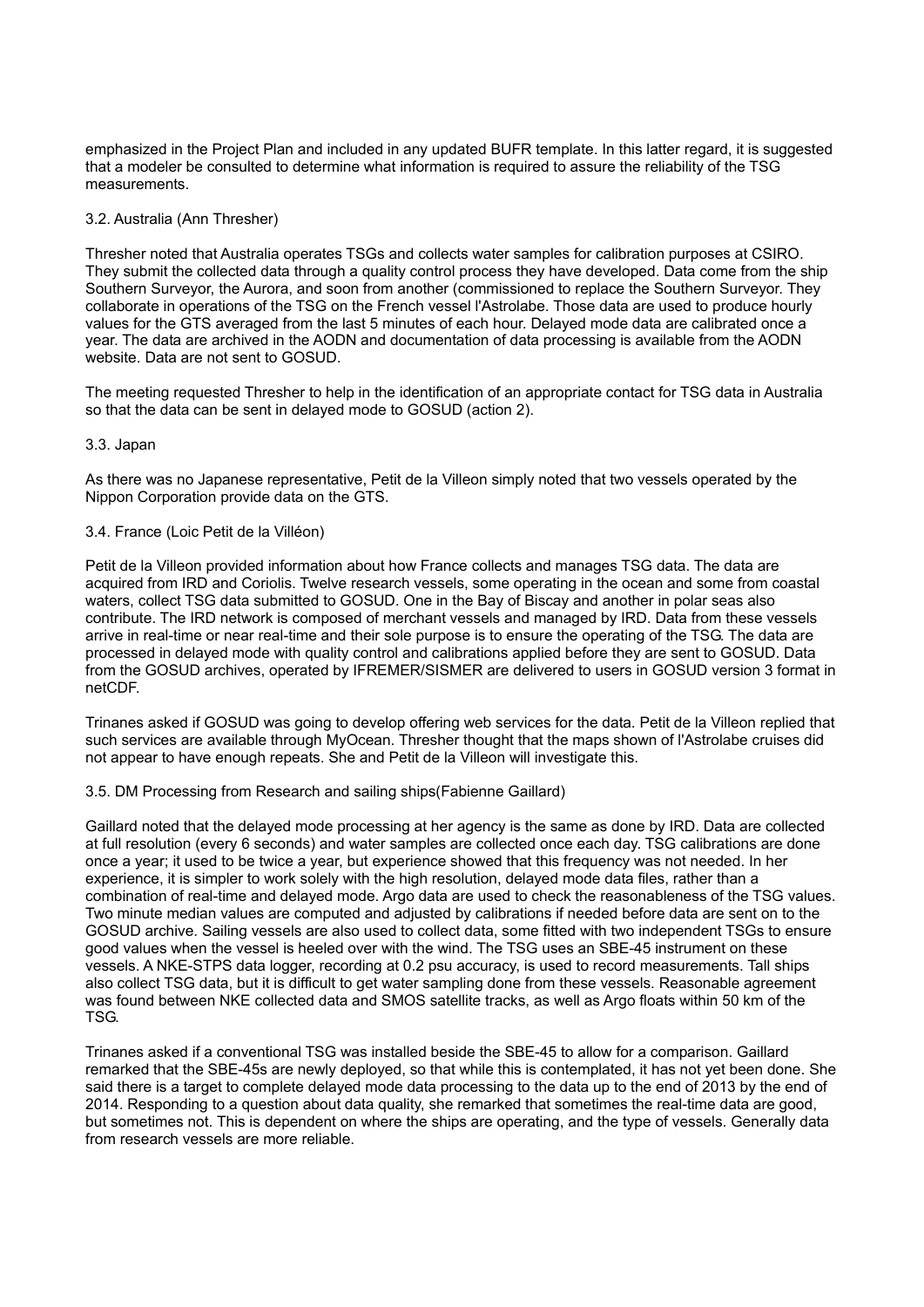## 3.6. China (Fengying Ji)

It is known that Chinese vessels collect TSG data, but they do not appear on the GTS nor are they submitted to GOSUD. Taking advantage of the presence of a Chinese representative, the meeting requested her to look into what could be done to move data from China to GOSUD in real-time, through the GTS), and or in delayed mode (action 8).

## 4. Review of the governance and the objectives (discussion led by Bob Keeley, all)

Discussions in other agenda items covered much of the intention for this item. The meeting noted that in addition to the other points noted, that a centralized surface salinity archive, such as GOSUD is appreciated. Other archives, for example Argo, contain surface salinity measurements. GOSUD provides an archive of measurements from surface underway collections, data that are not available in any other consolidated archive. However, it is known that there are still additional sources of TSG data, such as noted in the previous agenda item, and that these should be pursued. In addition, data quality seems highly dependent on the operator of the TSG. Some of this can be mitigated by the addition of appropriate metadata, or other measurements as noted before. Such information should be noted in the Project Plan (action 5), and incorporated in any BUFR template.

Other kinds of data are collected coincident with the temperature and salinity produced by the TSG (for example pCO2, fluorescence, oxygen, etc.). The question was raised whether GOSUD should be actively pursuing and archiving these as well. Some of these other variables end up being more carefully processed and placed in other archiving systems as for example pCO2 data in CDIAC. However, this is only true for certain of the measurements collected. The meeting recommended that GOSUD should accept and archive these other measurements. Where there are other archives that hold higher quality versions of some of the variables, these should be pointed to on the GOSUD web site. Appropriate discussion of this question needs to be included in the Project Plan (action 5).

The meeting also recalled discussions of data quality. The Project Plan should discuss this issue as well. It should provide a recommendation of the minimum metadata needed to accompany TSG measurements. It should also recommend that when data are submitted, appropriate documentation on the processing that the data have undergone should also be available, either accompanying the data or available at a URL. Finally, if there are archives of the full resolution data available, from which the data set sent to GOSUD is derived, appropriate pointers to these archived should be attached to the received data.

#### 5. Data management

# 5.1. Report from RT DAC - Canada (Mathieu)

Ouellet presented statistics on real-time TRACKOB processing in Canada covering the 2012-2013 time frame. He noted that there has been more data reported than previous though data volumes were reduced in 2013, but coming from fewer GTS insertion points. Part of the drop appears to be a consequence of the Australian ship, Aurora, stopping transmissions. In addition there were many fewer reports from ships associated with the Seakeepers group. Reductions were noted from France in 2011, and Germany in 2012, but the reasons are not known. Canada has some simple monitoring tools, but he suggested that a new Project Plan (action 5) should suggest standardized monitoring tools to be sure that statistics reported from partners are comparable.

#### 5.2. Report from the GDAC (Loïc Petit de la Villéon)

This was covered in agenda items 3.4 and 3.5.

#### 5.3. Report from the US-NODC (Steve Rutz)

The US NODC mirrors the netCDF data files found at the GDAC in France. There are plans to ingest the data from these files into NODC archives, but that has not yet happened. Also, the R2R program in the US will soon be providing TSG data and these can contribute to the GDAC holdings (note comments above about the time resolution of these data). In 2009 an automated procedure began for the ingest of SAMOS data in netCDF files into the NODC accession holdings. As yet these are not inserted into the general data archives. Automation has also allowed the ingesting of logs from 44 NOAA vessels into accession holdings. There are discussions with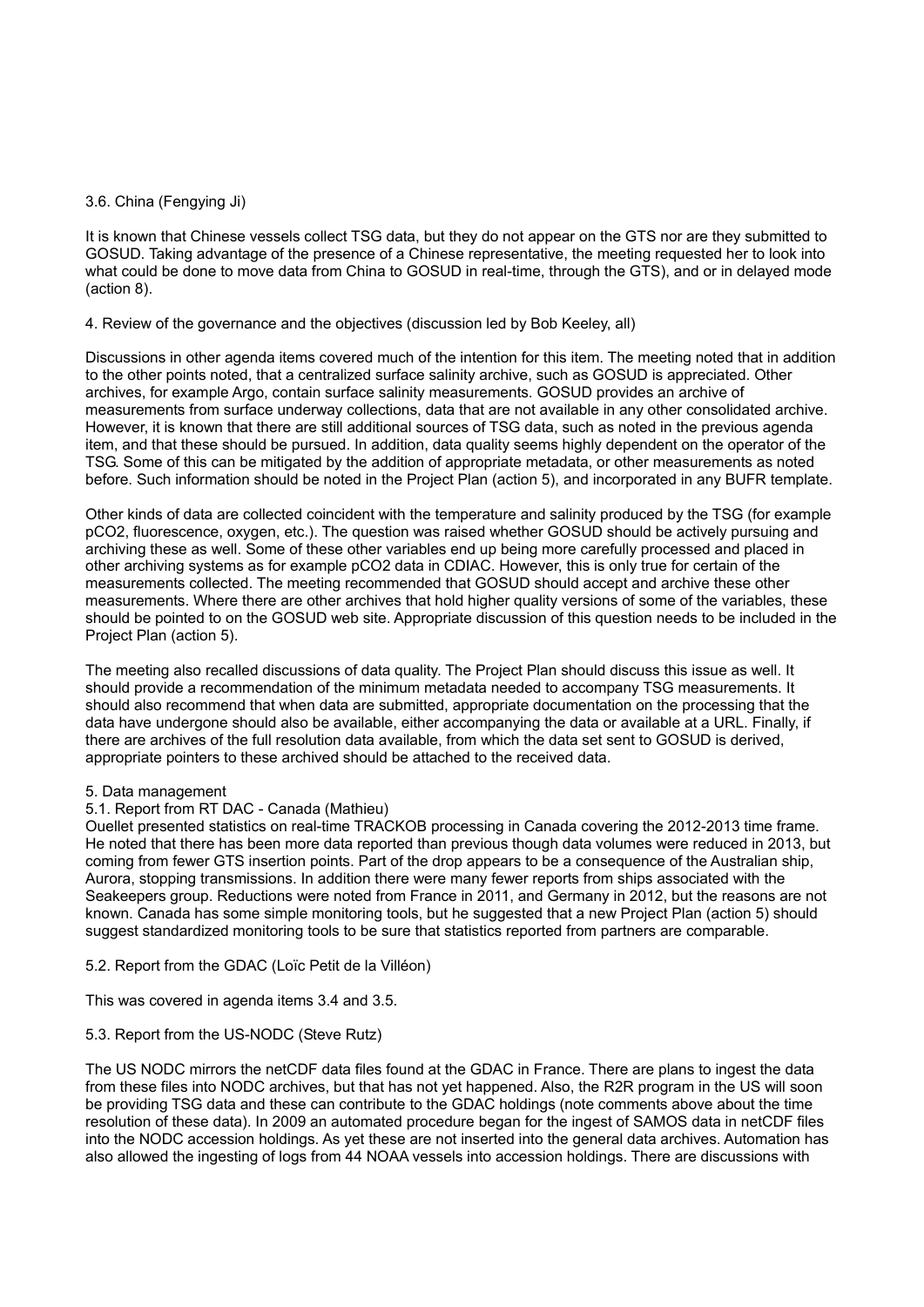AOML about the joint production of a surface salinity product. It is not clear if the product will utilize only US sources, or cast a wider net.

The meeting suggested that NODC should bring the GDAC into discussions of an SSS product so that overlaps in activities are avoided, and there can be increased data sharing. The same sentiment was expressed about discussions with Gaillard. Other possibilities in overlapping activities include data assembly. The overall attitude of the meeting was that closer discussions between the NODC and GDAC would be to everyone's benefit (action 9).

#### 5.4. GOSUD V3 format revision (Loïc Petit de la Villéon)

The latest version of the format for real-time transmission is built to contain2 to 5 minute median filtered temperature and salinity observations. The values are accompanied by a ship call sign, date of instrument change, water intake depth, instrument serial number and last calibration date of the TSG. There has also be consideration to align the metadata content with the present BUFR template for underway data.

For delayed mode data distribution, the netCDF format is fully CF compliant. At present the format description is not present on the GOSUD web site but should be up soon. The format allows for information about the depth of water intake, water sample analyses, co-located Argo and CTD data, and other metadata. Data are split into separate files for a single cruise and sensor. Again there was an alignment with the current BUFR template. Code tables are used to identify institutes, ships and other parameters.

The meeting remarked that the present template for underway data is seriously lacking metadata and associated measurements (e.g. Water intake temperatures). This was noted earlier resulting in action 7.

There is a need for international standardization of certain code tables that appear in the netCDF format, in particular for institutes. The meeting suggested this should be addressed (action11). The meeting noted that ICES codes should be used for ships rather than IMO identifiers, since the later do not cover naval vessels and some do report underway data.

In a quick review of the format the meeting suggested removing "optional" categories for parameters. In effect, if data providers have the information, they should feel encouraged to include it, and if they do not have the information, then the fields will be empty. Some comments on style suggested use of all lowercase characters. A suggestion was also made to have the format conform to ACDD (Attribute Convention for Data Discovery). This places general location and time information in the global variables section which can then be accessed by ACDD compliant software tools. It was also suggested that WMO code table 1770 for instrument be used. Finally it was suggested that these comments be considered for a revision of the format, and the next version be more widely circulated for comments.

#### 5.5. Quality control tools

France briefly noted that the tool (TSG-QC) they developed for quality control is in Matlab and is freely available and distributed. France also informed that the next version of CORA (COriolis dataset for Re-Analysis) will include surface salinities. AOML also has quality control tools they developed independently. The meeting suggested an intercomparison of outputs using the same input data set (action 10). The meeting was also informed of the start of IQuOD, a group to examine quality control techniques internationally. One of the task teams will deal with documenting the uncertainties in ocean data. There are bound to be overlapping considerations relevant to GOSUD on surface salinity measurements. The meeting agreed that IQuOD developments should be followed closely.

#### 6. Designation of a steering group

The current chair led a discussion on the reconstitution of a steering group for GOSUD. Generally it was thought that representation from SAMOS and SOCAT would be useful, and that there should be a strong user/scientific presence. In addition, representation from countries providing data in both real-time and delayed mode should be invited (action 12).

#### 7. Designation of a new chairperson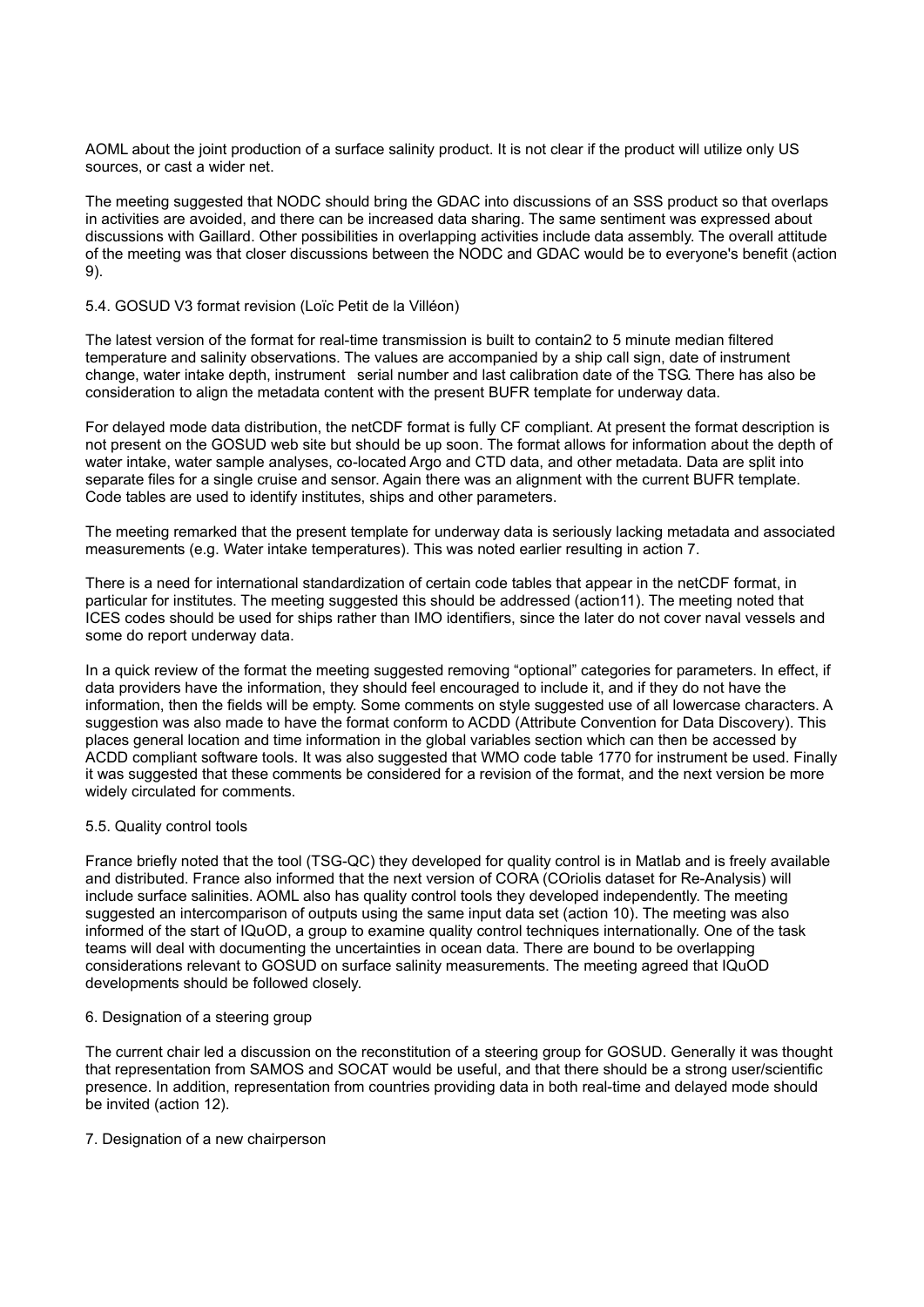Fabienne Gaillard was accepted as a new co-chair. Loic Petit de la Villeon agreed to stay on until such time as his replacement could be found (action 12).

8. Closure

The meeting closed at 12:00 on June 20.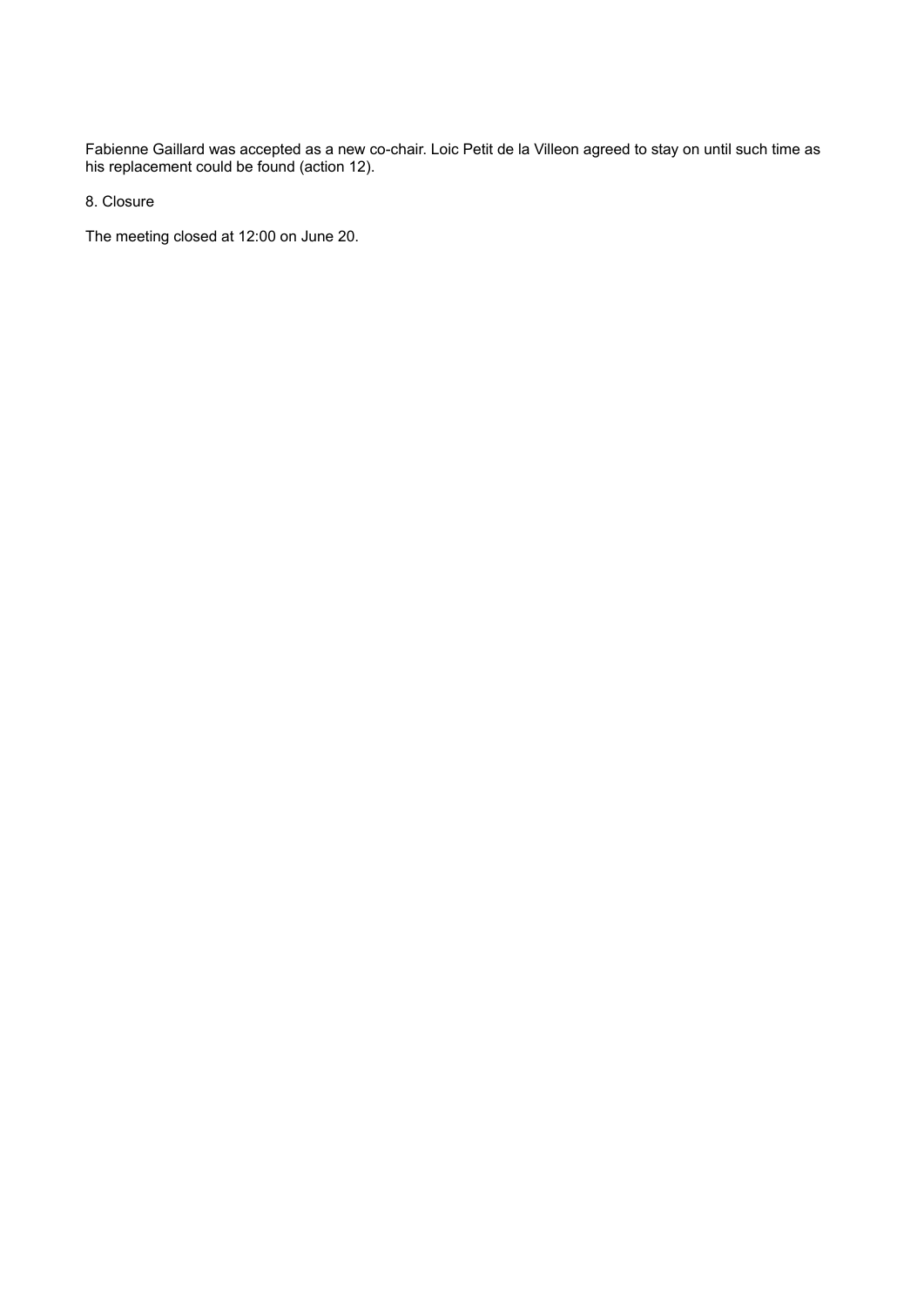#### **Annex 1: Participants**

Ms Rebecca COWLEY Data Analyst/Scientific Programmer CSIRO Marine and Atmospheric Research, Tasmania Marine Laboratories Castray Esplanade GPO BOx 1538 Hobart Tasmania 7001 Australia Tel: +61 3 6232 5446

Fabienne GAILLARD scientist French Institute for the Exploitation of the Sea, IFREMER Centre de Brest LPO IFREMER Z.I. Pointe du Diable B.P. 70 29280 Plouzané France Tel: 33 2 98 22 42 88 Fax: 332 98 22 44 96

Dr Ann GRONELL THRESHER Scientist-in-Charge of Operations Argo/SOOP CSIRO Marine and Atmospheric Research, Tasmania Marine Laboratories Castray Esplanade GPO BOx 1538 Hobart Tasmania 7001 Australia Tel: +61 3 62 325 419 Fax: +61 3 62 325 123

Dr Fengying JI Senior Researcher National Marine Data and Information Service 93# Liuwei Road, Hedong District 300171 Tianjin Tianjin China Tel: +86 22 24010833 Fax: +86 22 24010926

Mr J R KEELEY Retired 2243 Rembrandt Road Ottawa K2B 7P8 Ontario Canada Tel: +1 613 829 7919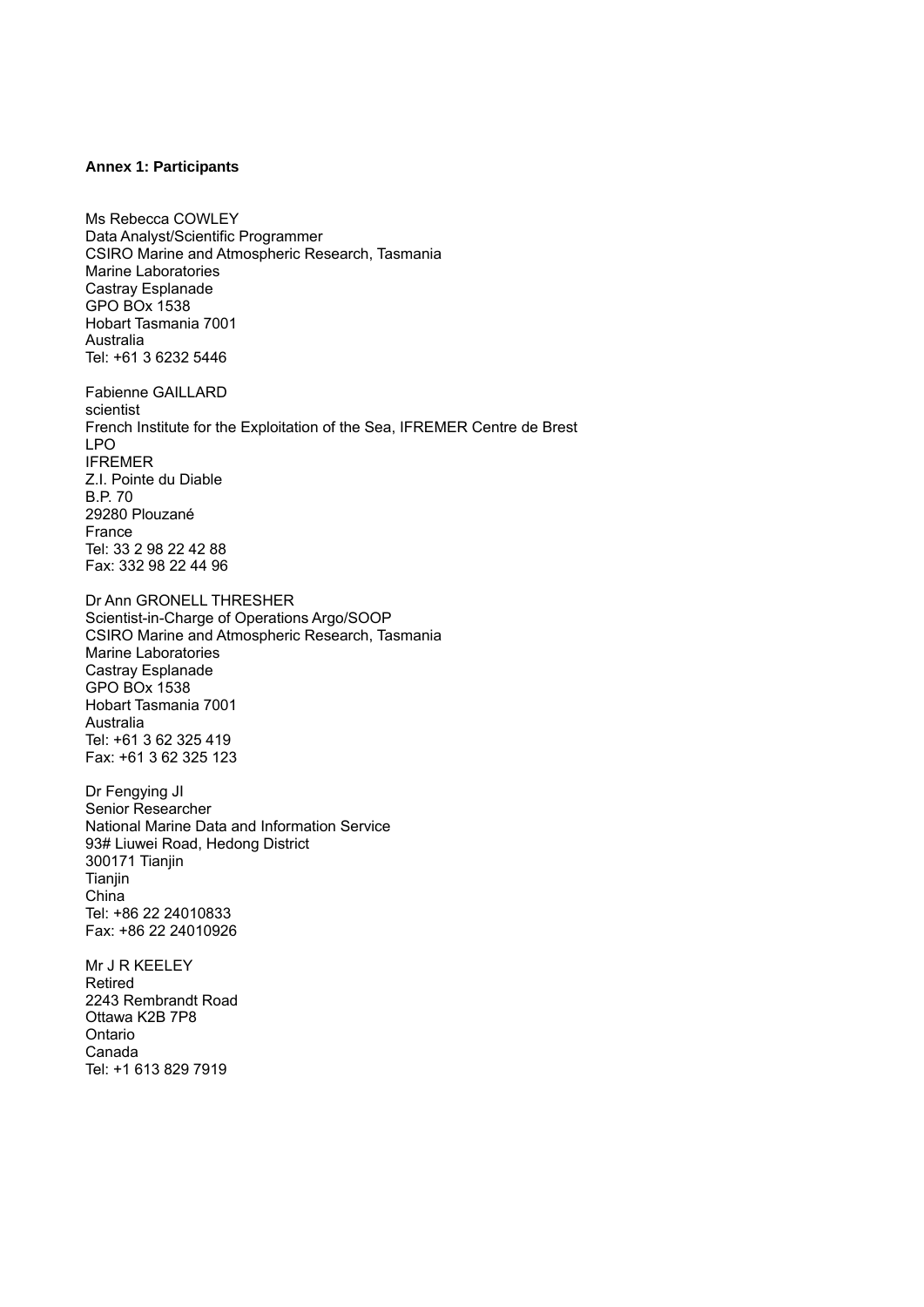Mrs Paula OSET GARCIA Scientific Assistant Vlaams Instituut voor de Zee vzw Flanders Marine Institute InnovOcean site, Wandelaarkaai 7 B-8400 Oostende, Belgium Tel: +32 (0) 59 34 01 72 F ax: +32 (0) 59 34 21 31 Mr Mathieu OUELLET Senior Policy and Technical Advisor, Oceanographic Data and Products Manager Fisheries and Oceans Canada, Ottawa Canada Tel: +1 (613) 990-8570 Fax: +1 (613) 990-8570 Mr Loic PETIT DE LA VILLEON Head of Sismer -French NODC-French Institute for the Exploitation of the Sea, IFREMER Centre de Brest France Tel: +33-2-98 22 49 13 Fax: +33-2-98 22 46 44 Dr Joaquin TRINANES National Oceanic and Atmospheric Administration, Atlantic Oceanographic and Meteorological Laboratories 4301 Rickenbacker Causeway Miami Florida FL 33149 United States Tel: +1 305 361 4435 Fax: +1 305 361 4392

Dr Charles SUN **Oceanographer** NOAA, National Oceanographic Data Centre, Silver Spring NOAA/NESDIS E/OC1 SSMC3, 4th Floor 1315 East-West Highway Silver Spring MD 20910-3282 United States Tel: +1 (301)713-3272 x111 Fax: +1(301)713-3302

#### **By Webex**

Mathew BIDDLE Oceanographer US National Oceanographic Data Center (NODC) 1315 East-West Hwy Silver Spring Maryland 20910-3282 United States Tel: (301) 713-3272 X163

Gilles REVERDIN Laboratoire d'Océanographie Dynamique et de Climatologie Institut Pierre Simon Laplace. Boîte 100 - 4, place Jussieu 75252 PARIS Cedex 05.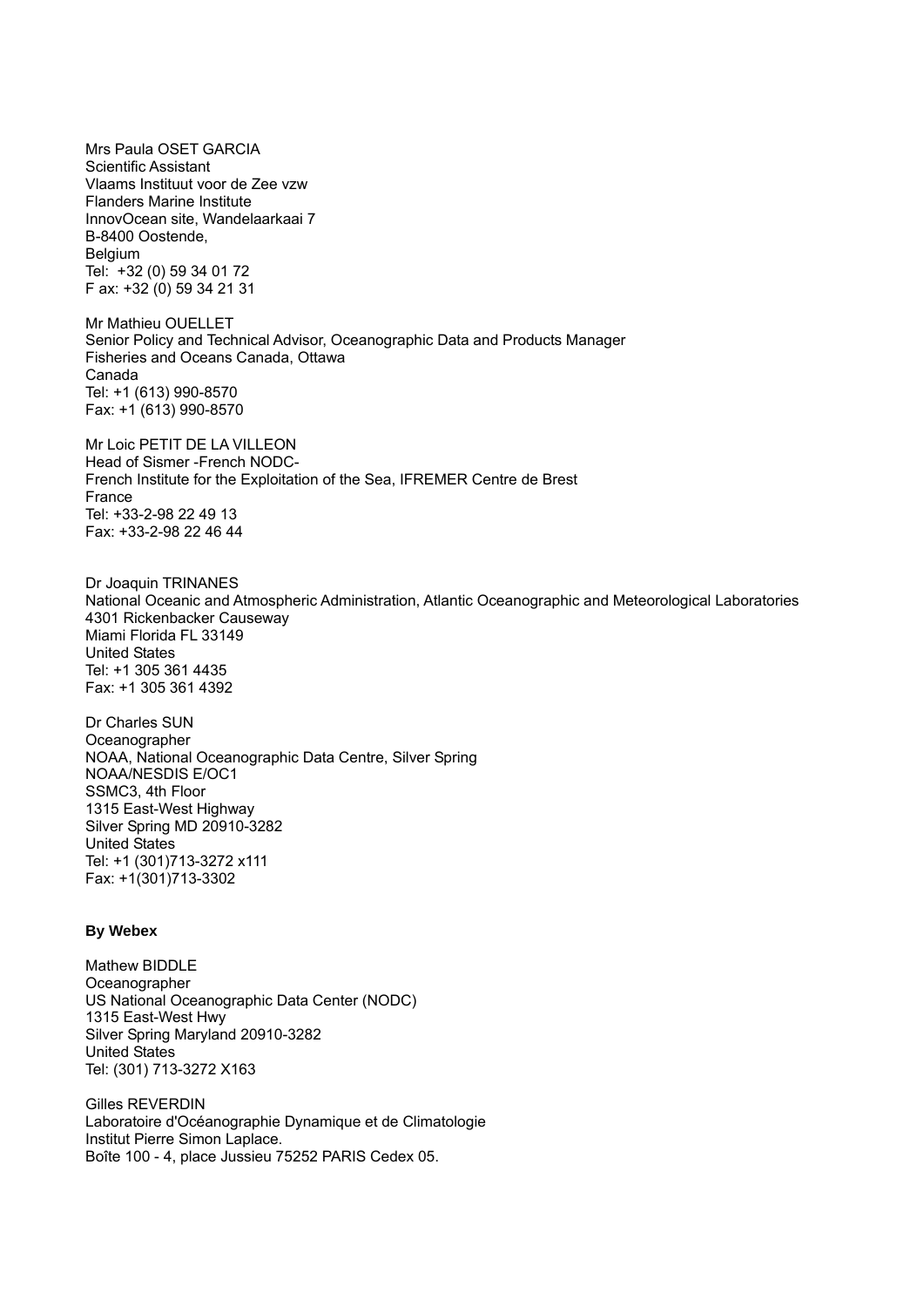France Tel: +33 1 44 27 23 42 Fax: +33 1 44 27 38 05

Steven RUTZ Oceanographer NOAA, National Oceanographic Data Centre, Silver Spring National Oceanographic Data Center NOAA/NESDIS E/OC1 SSMC3, 4th Floor 1315 East-West Highway Silver Spring MD 20910-3282 United States Tel: +1 301-713-3272 ext. 110

#### **Annex 2: Agenda**

- 1.0 Opening of the meeting
- 1.1. Welcome (Loïc Petit de la Villéon, Peter Pissierssens)
- 1.2. Meeting arrangements (Peter Pissierssens)
- 1.3. Adoption of the agenda (Loïc Petit de la Villéon)
- 1.4. Designation of a rapporteur
- 2.0 Assessment of the Project since the beginning
- 2.1. Report from the chair (Loïc Petit de la Villéon)
- 2.2. Report from the JCOMM Observation Coordination Group. Recommendations. (Bob Keeley)
- 2.3. The users point of view (Gilles Reverdin / Thierry Delcroix)
- 3. Contributions
- 3.1. USA (Joaquin Trinanas)
- 3.2. Australia (Ann Thresher)
- 3.3. Japan
- 3.4. France (Loic Petit de la Villéon)
- 3.5. DM Processing from Research and sail (Fabienne Gaillard)
- 3.6. China (Fengying Yi)

4. Review of the governance and the objectives (discussion led by Bob Keeley, all)

- 5. Data management
- 5.1. Report from RT DAC Canada (Mathieu)
- 5.2. Report from the GDAC (Loïc Petit de la Villéon)
- 5.3. Report from the US-NODC (Steve Rutz) connected on-line
- 5.4. GOSUD V3 format revision (Loïc Petit de la Villéon)
- 5.5. Quality control tools
- 6. Designation of a steering group
- 7. Designation of a new chairperson